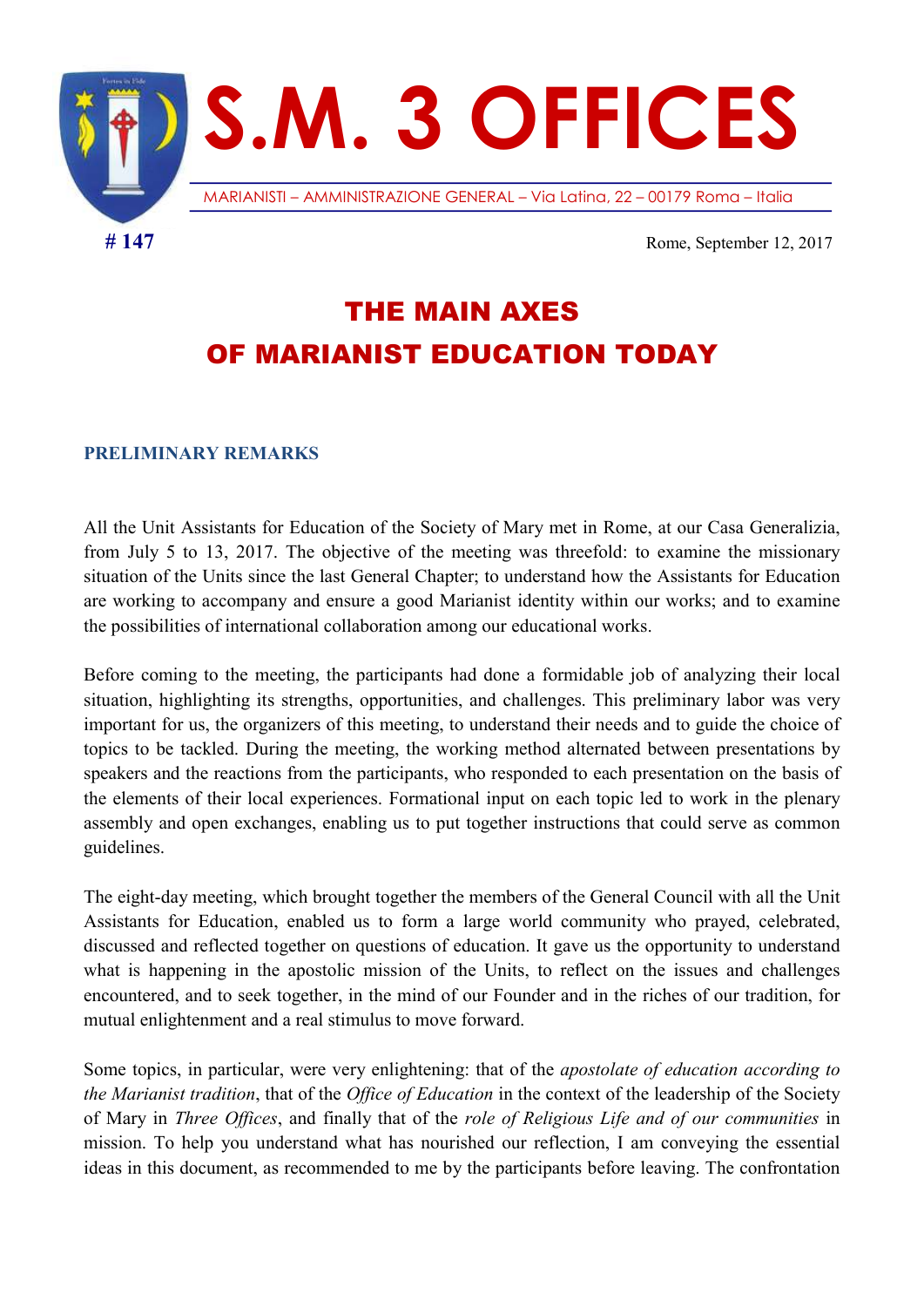of the lessons learned on these subjects with the reality prevailing in the mission of our Units gave rise to the formulation of four major areas of interest which the Assistants for Education consider important today for the accomplishment of our mission. To communicate to you all these achievements of the meeting, I will use the following outline, in four parts:

- I The apostolate of education according to the Marianist tradition
- II The *Three Offices* and the particular role of the Office of Education
- III The role of religious life in our educational mission
- IV The main axes of Marianist education today

There is no intention here of presenting a treatise on Marianist pedagogy. As mentioned above, it is simply a question of informing the whole membership of the Society of Mary of the reflections that nourished our meeting and of leaving to the Assistants themselves a memo on which they will continue to work.

\*\*\*

# I - THE APOSTOLATE OF EDUCATION ACCORDING TO THE MARIANIST **TRADITION**

In order to grasp something about this topic, the best starting point is to question our Founder and our tradition. This means returning to our sources, without limiting ourselves to secondary texts authored by others.

### 1. Education in the Thought of Father Chaminade

Education as a mission in the plan of Father Chaminade is well synthesized in the Constitutions of 1839, especially in articles 251 to 268, dedicated to education.<sup>1</sup> Without attempting to be exhaustive, it suffices here to take up the great principles, which reflect the thought of the Founder on education.

- By education we mean "all the means by which religion can be made to seep into the mind and into the heart of men" (art 251). We must underline the verb "seep into" which is not insignificant and which shows that faith does not impose itself, but rather, subtly proposes itself.
- Education is a means of "preservation" (art. 253): therefore, a manner of working with the pupil that prevents him from closing himself off from the faith.
- We teach in order to educate (art. 256) and educate through instruction (arts. 258 and 266). This highlights the importance of the faith-culture relationship. It implies that the student is assured a quality education. One cannot educate by neglecting instruction.

<sup>-</sup><sup>1</sup> They are to be found in Ecrits et Paroles, Tome 7, Document [28], page 301 of the French edition.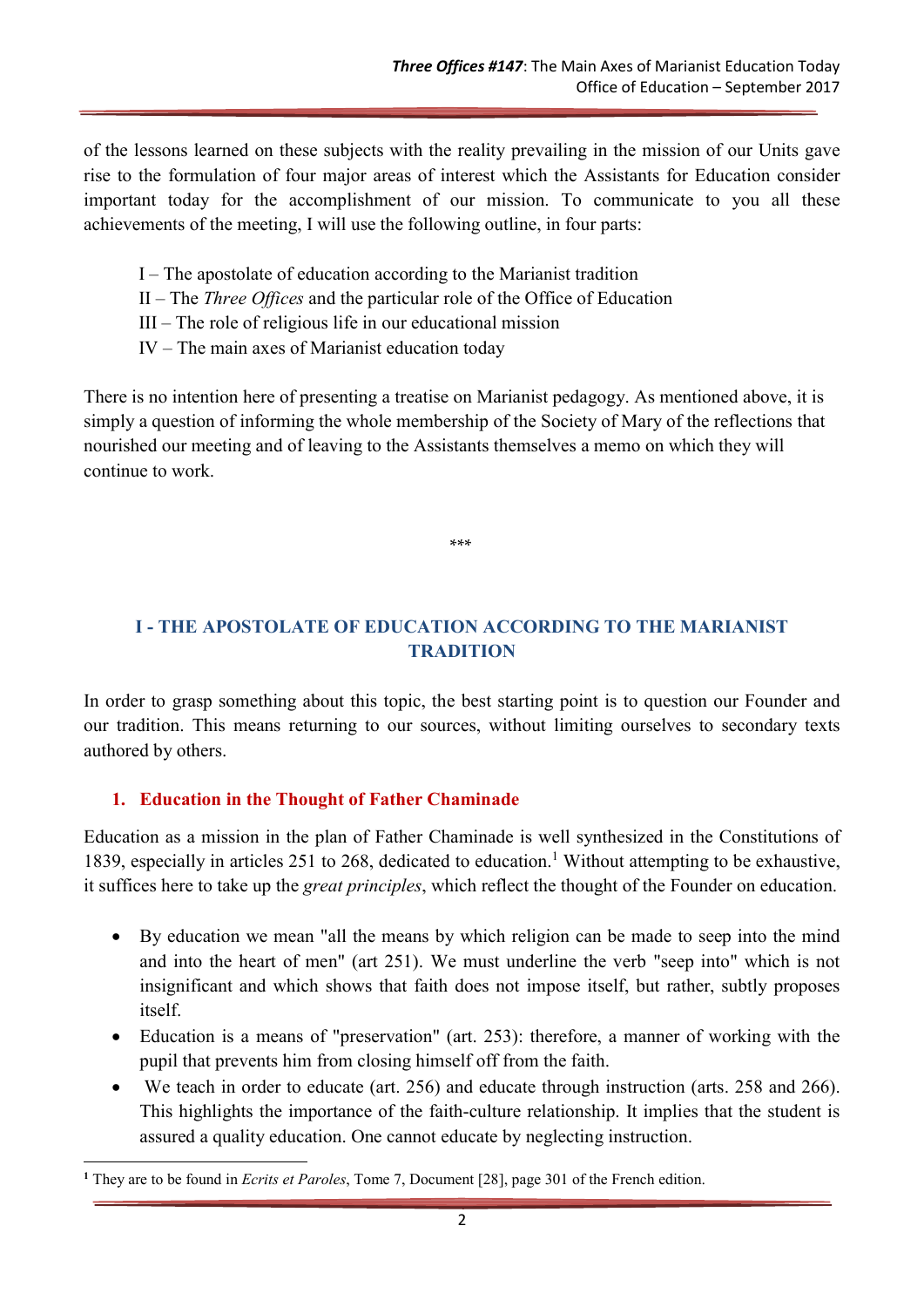- The principles of gradualness, patience and indulgence (arts. 261-262), combined with that of adaptation (art. 267), express respect for human dynamics.
- Education is the fruit of a life-witness: education is accomplished through contagion. Everything is based on the faith-inspired look and attitude of the educator.

These principles are invariable and therefore still valid today, even if the processes, methods and means of living them out have changed in order to follow the evolution of human societies and adapt to their needs. The echoes of these founding texts are reflected in our Rule of Life (RL 72-74 and 5.11-5.15), after having passed through the crucibles of the General Chapters, particularly those of 1971 and 1981, and of the necessary adaptations which enabled our Marianist education to gain in perspective, in breadth, and in depth. The school is now seen as a harmonious community, called to integrate itself into the life of the Church.

### 2. The Role of Educational Works in Awakening and Educating in Faith

The Chaminadian perspective of mission has its starting point in its preoccupation with the Awakening and Educating in Faith; it is the non-negotiable objective of which any Marianist work should never lose sight, lest it be distorted. But how can we understand this Awakening and this Education in Faith? How does one ensure that?

- a) The Awakening of Faith takes place during an encounter, since, as we have seen in the above principles, "it does not impose itself, it subtly proposes itself." Normally it arises as a consequence of an encounter that occurs through our works. In order for this encounter to take place, it is necessary that "something or someone be proposed" to the individuals, and that they "be able to listen to the proposal that is made and give a response." Let us call "Announcement" the process that is responsible for proposing "something or someone," and "Education" the process by which one hears and embraces what has been proposed. It is at the intersection of this Announcement and this Education where Faith arises; it is at the moment when the two meet that the spark occurs and the awakening takes place. Our educational works therefore have as their primary vocation to be these places where opportunities are multiplied for encounters of this type that generate Faith.
- b) Education in Faith. The Faith that emerges from the encounter between "Announcement" and "Education" needs to be educated in order to grow and take root. To speak of education, also means to speak of the anthropology that underlies this education and determines it. There is no neutral education. For us, Marianists, we work at education in Faith by relying on an anthropology that has two fundamental principles.

The first principle is that people should be educated and formed so as to be capable of faith. We seek to become, like Mary, persons who are capable, on the one hand, of *listening* to others openly, receiving insights from them and accepting them into our lives; and, on the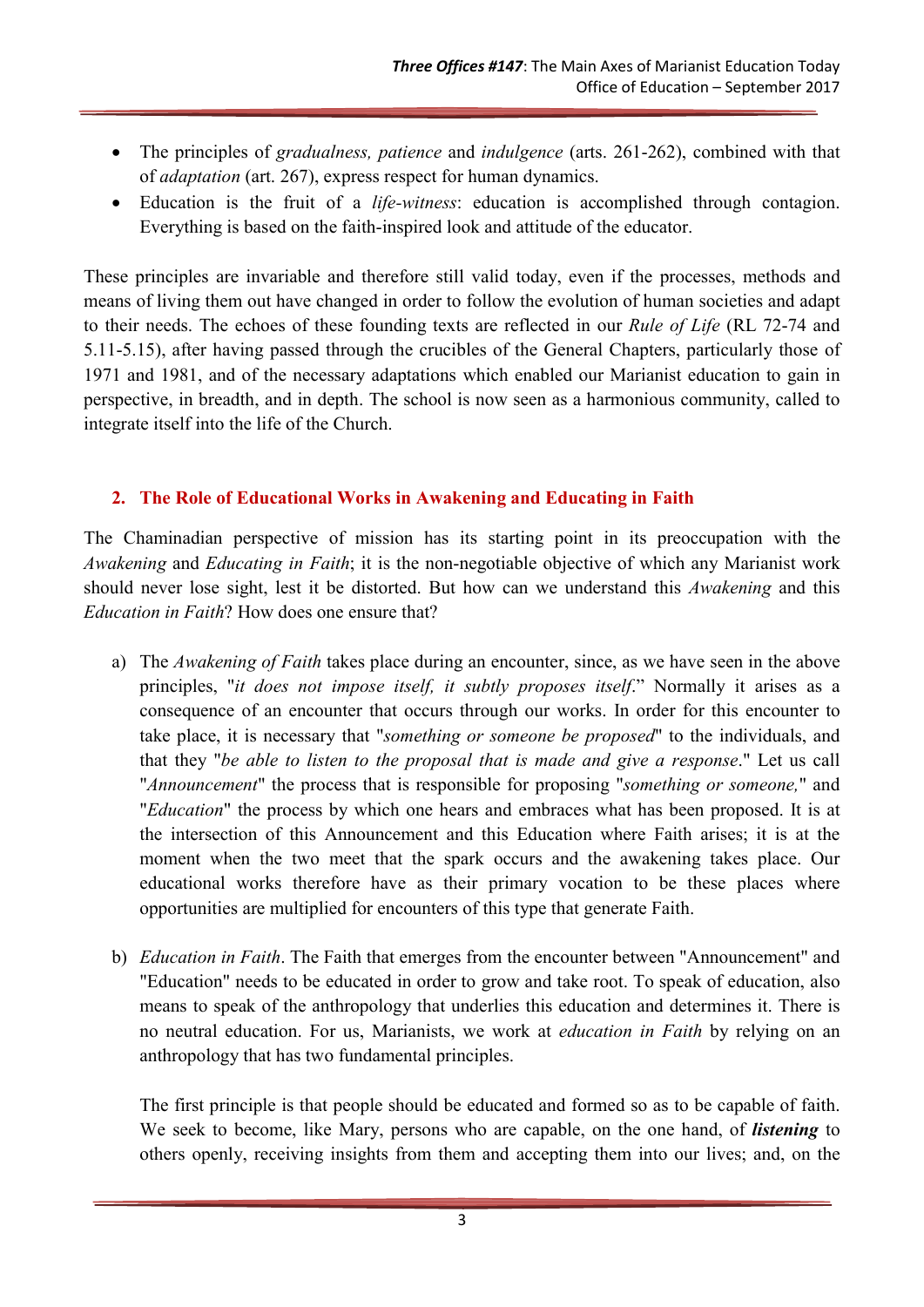other hand, *making a response* that goes as far as a commitment, for example, in the school. This principle gives a special meaning to our educational work today, which must focus on the effort to release people from the prison of subjectivism, which has taken them hostage, and lead them back into the real world of relationships. That invites us to educate people to live life as a vocation, i.e., a response to a call that comes from outside the self, inviting one to commit one's life to a project in service of others.

As for the second anthropological principle, it asks us to propose the message and person of Christ, using our educational works as centers of proclamation and dissemination for that purpose. This work is not only exercised by teaching, catechesis and preaching, but also, and above all, by the example of one's life. It is an education that must be done by contagion, as we have already said.

Since Awakening and Educating in Faith are accomplished through our works, these must have spaces and places dedicated to facilitating the realization of these objectives, and well thought-out pastoral plans that take anthropology and kerygma into account.

c) In addition to being places of encounter which facilitate the emergence of Faith, our works are also privileged places for the encounter between this Faith, which is born in persons, and the culture in which these works are implanted and by which persons are conditioned. Indeed, the people who listen to our message are determined by their own respective cultures; it is important, therefore, that the agents in our works have a very good understanding of the local culture so as to adapt their message and their education. This important dimension of the dialogue between Faith and culture is unavoidable, if we aim for an authentic incarnation of the Gospel in the life of the people within a given culture and in that culture itself.

In short, we can say that our works are charismatic places where Faith emerges and is educated. They are also places of encounter where there is a necessary dialogue between Faith and local cultures so that the message of Jesus might have a real resonance and meaning in people's lives.

#### 3. Formal Works and Non-Formal Works of Education.

Notwithstanding what we have just stated above, it is not a question of diverting our works, whatever they may be, from their original function. When a work is created, it is often intended to meet a specific need expressed, or at least recognized, by the competent authorities and desired by its beneficiaries. It is not, therefore, a question of abandoning those intentions, even to promote its apostolic character. In the case of a formal work of education, such as a school, it must be respected for its intrinsic purpose, without ever becoming a pretext for some other end. This is a matter of honesty and respect for the autonomy of temporal realities. In general, this principle, well respected in our Marianist institutions, makes parents admire and feel attracted to our schools, and earns us the respect of the public authorities who are very concerned, like us, with the educational function of the school.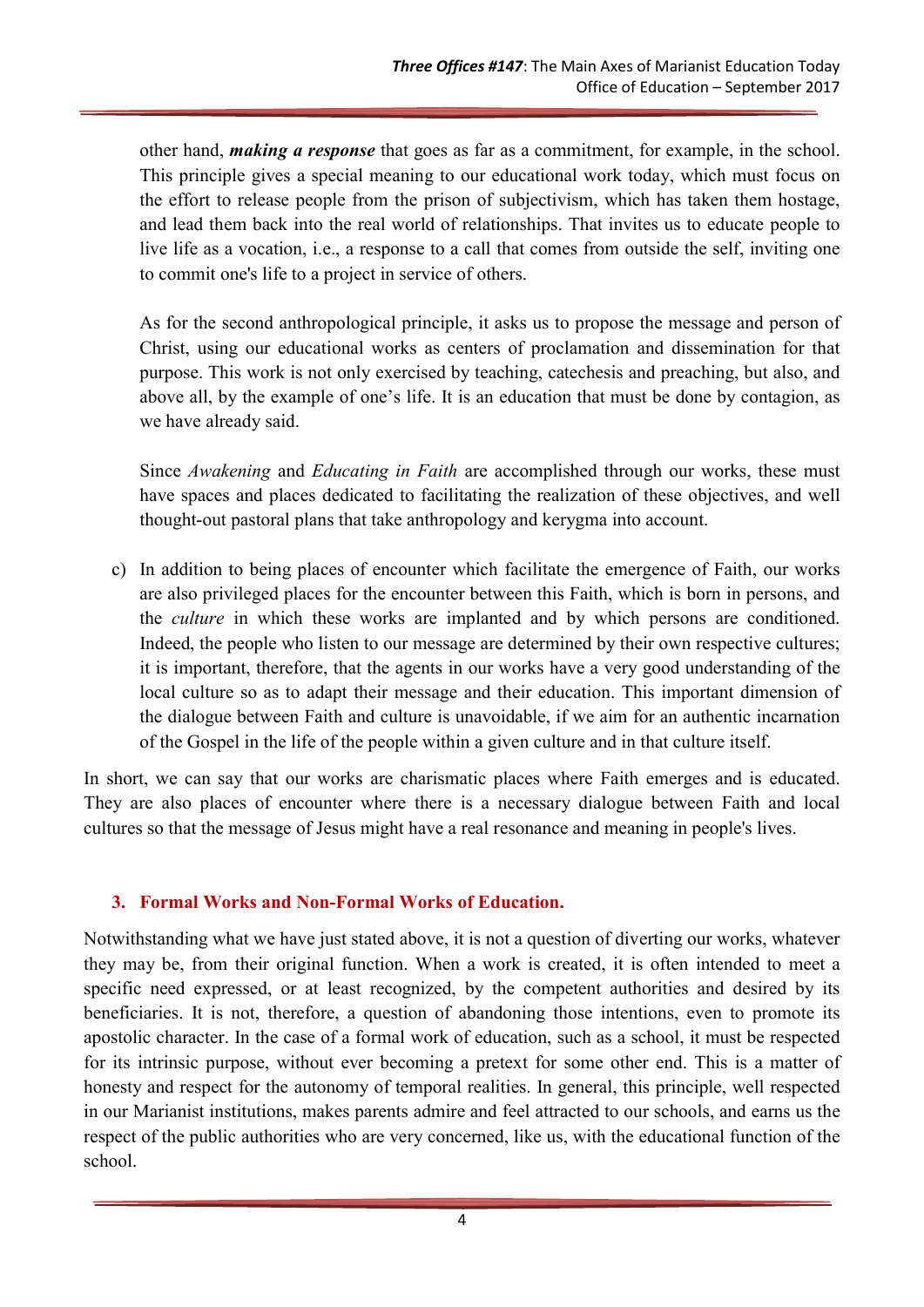Nevertheless, this does not prevent the Society of Mary from displaying its identity in the school, with the greatest clarity, and bringing to it the riches of our charism. Thanks to God, we have always been able to combine these two demands: letting our schools be schools, while also being able to create, around these schools, activities that lead to the realization of our apostolic aims, i.e. the awakening of and education in faith. Here are a few examples of activities, among so many others: prayer groups of varied styles for the maturation of the Christian life; celebrations of the sacraments; reflection groups, permanent or *ad hoc*, on major human and social questions and on vocation in the broad sense; choirs; Catholic and social action movements; celebrations that punctuate the life of the Church and the Society of Mary; dance and theater groups; Scouting, etc. In his petition of April 7, 1825, to King Charles X, Father Chaminade considered this dimension of our activities as a characteristic that is specific to the Society of Mary, when he wrote: "… what distinguishes our schools [from those of the LaSalle Christian Brothers], are the accessory institutions by which we try to have them accompanied everywhere in order to sustain in the children … good habits and religious sentiments....  $42$ 

a) When we speak of the works of the Society of Mary, we like to distinguish among them the formal works of education (schools and universities), the spiritual works (parishes, shrines and spiritual centers), and non-formal works of education (social centers, artisanal centers, foundations, etc.). If, with the first two categories, the Society of Mary already has a long tradition behind it, it is still in unknown territory and grappling with the works of the third group. This justifies the Recommendation of the General Chapter of 2012, calling for greater attention to it.<sup>3</sup>

The Assistants for Education have studied this topic during our meeting, listening to the reports from those Units who have experience and, with them, exchanged reflections. All agree that this is a sector of activity that is gaining momentum and place in the mission of the Society of Mary, as a whole. They believe, however, with most of them being dependent on outside resources in so many ways, that unless these works are conceived and promoted in a spirit of incarnation, they will have no future. The spirit of incarnation is understood as a concern to imitate Jesus in his choosing to relate concretely on the human level, joining them in their actual situations and concerns, and working to help them raise themselves up. Promoting these works without this spirit of incarnation, bringing solutions from the outside, has no future.

In any case, it is important today to consider integrating into the activities and services offered by these non-formal works, a formational program that allows both agents and beneficiaries to develop the values of the *Characteristics of Marianist Education*, as it is done in our formal

<sup>&</sup>lt;sup>2</sup> (Letter n°328 of April 7, 1825: Petition to King Charles X)

<sup>&</sup>lt;sup>3</sup> GC 2012, #45: "...that the General Assistants for Education and Temporalities continue to coordinate and promote reflection on our works of social development and non-formal education. This reflection should include the experience from across our Units and give particular attention to how they are undertaken in a manner that is truly communal, distinctively Marianist and financially responsible."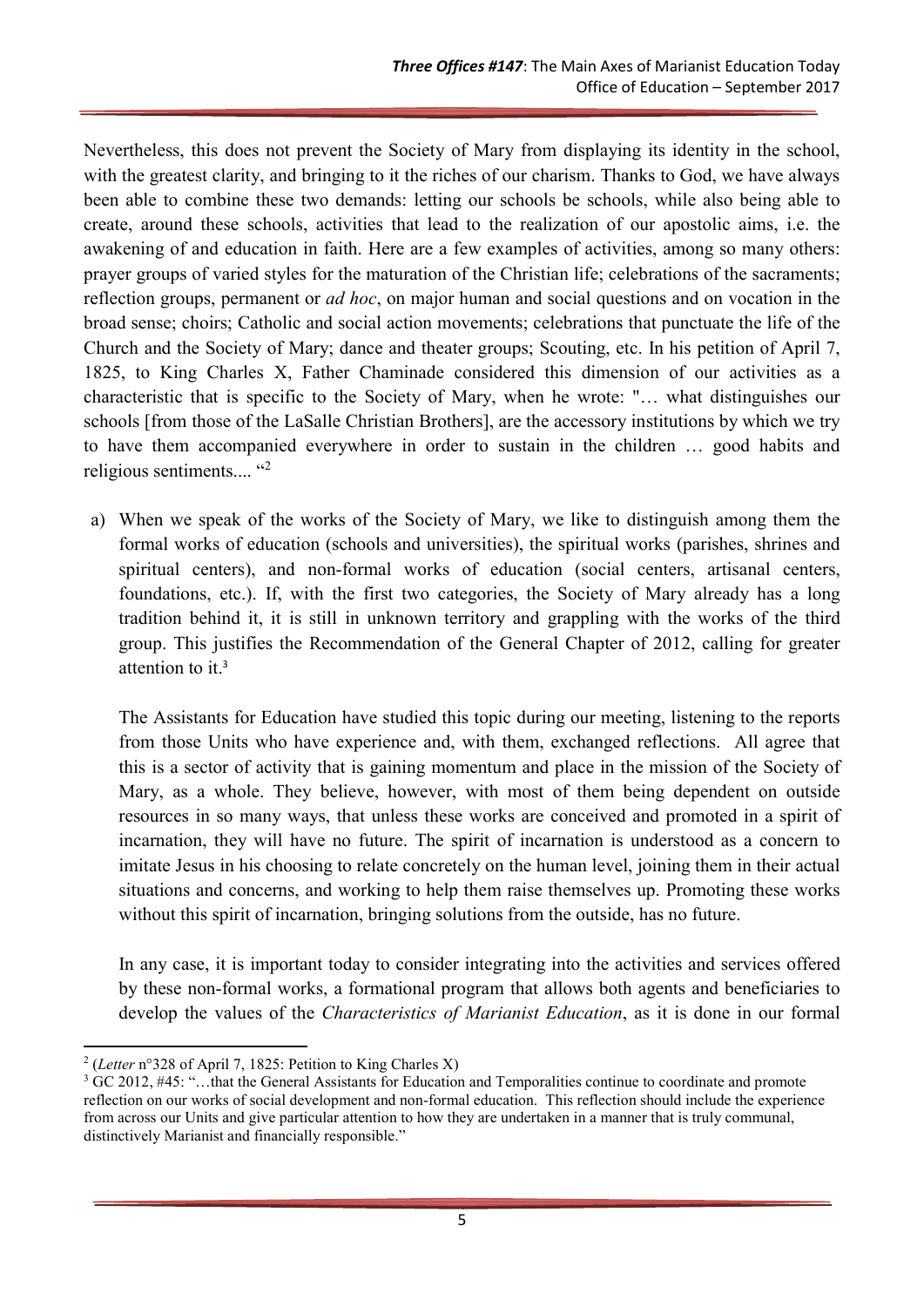educational works and in our spiritual works. These non-formal works must also be centers that awaken and educate in Faith. It is even advisable that they not be excluded from the network of the other works of the Unit, and that all be able to interact and influence one another. What we learn from non-formal works should help us reflect on how we provide formal education and work at social transformation. We must make sure that in the future there be a gradual levelling among the social classes and that the number of poor people and disenfranchised immigrants be reduced as much as possible.

b) In reality, all our works are works of education. The distinction between formal and non-formal, therefore, relates only to the nature of the "works" and not to the "education" itself, so that our classification of works would be limited to two categories: "formal works" of education and "non-formal works" of education, the first being those recognized by the authorities whose laws and orientations they follow. Spiritual works, and what we have referred to above as non-formal works, fall into the second category of "non-formal" works of education. Henceforth, when we speak of our works, this is the distinction that we shall adopt: "formal works" of education (schools and universities...) and "non-formal works" of education (parishes, shrines, spiritual centers, social centers, artisanal centers, foundations ...).

### 4. International Collaboration among Educational Works

The need for international collaboration among educational works is real and is felt in all the Units. None of them believes that they are so developed that they have all the answers and nothing to learn from others. Consequently, the Unit Assistants for Education believe that they need each other to move forward in promoting fruitful collaboration. And it is not the common points of interest that are lacking.

- Being called upon to work on the same task, the Assistants see in the collaboration a means to stay in touch, to work together, to multiply their strengths, and to learn from each other's experiences, as far as possible, through existing communication's means. One no longer hesitates to proclaim the maxim: "either we collaborate or we die!"
- Moreover, the very fact of collaborating creates a disposition that shapes the "sense of belonging" to a common undertaking and stimulates work in the common mission.
- Collaboration is a concrete way of putting into practice Father Chaminade's expression, exclaiming "Our work is great, it is magnificent ... universal ..." (Letter of August 24, 1839, to the retreat preachers). It offers us the opportunity to show by facts that this truly is a universal mission.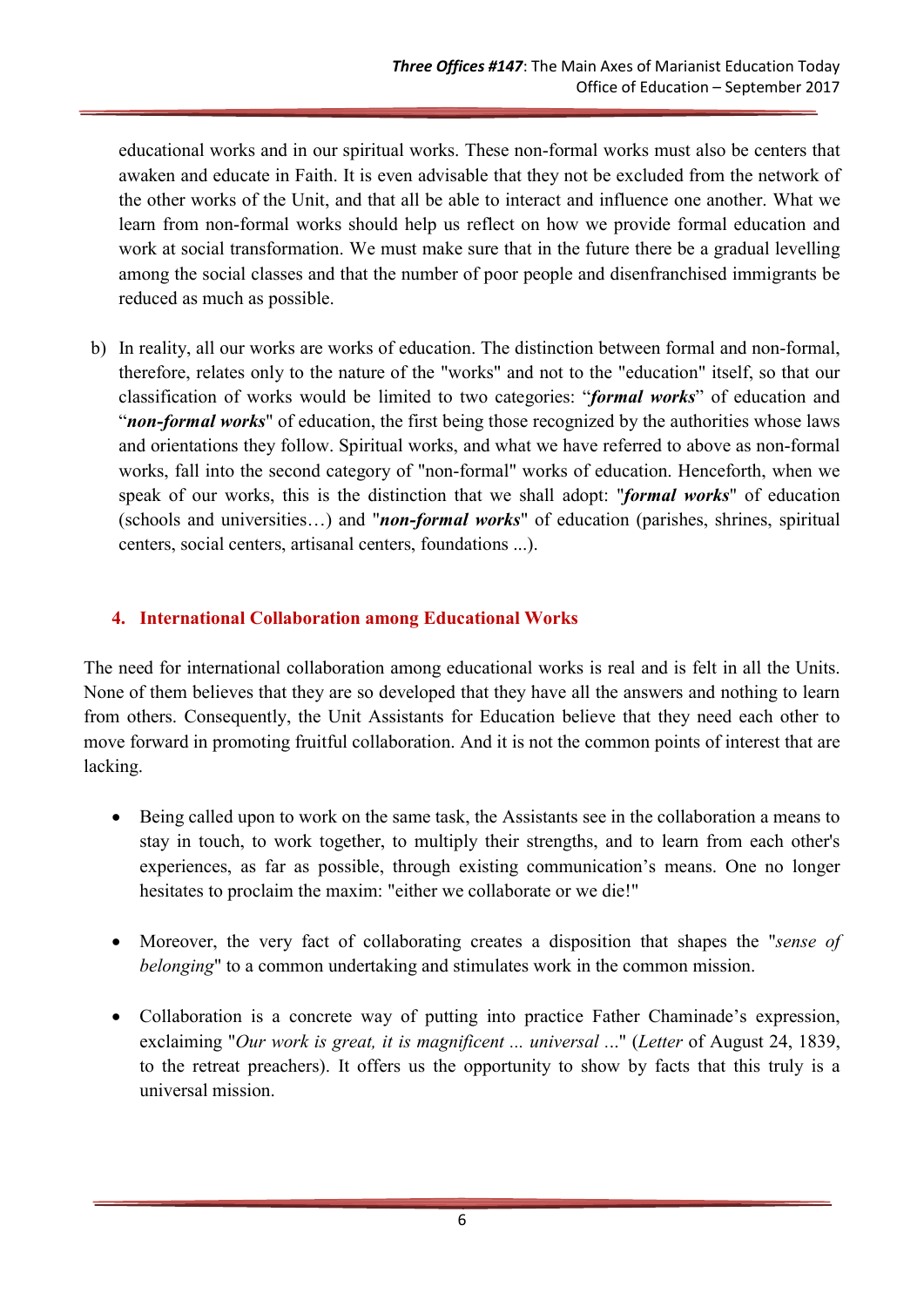The path to be taken in this collaboration should begin with the concrete identification of needs, means and collaborative activities that can be promoted among the works of each Unit; clearly, everyone will be able to participate in the animation of the international network, starting from the local network of works of a given Unit. After that, it is simply a matter of more widely connecting, articulating and revitalizing.

\*\*\*

#### II - THE THREE OFFICES AND THE ROLE OF THE OFFICE OF EDUCATION

Since this was a meeting of Assistants for Education, seeking to go deeper into the meaning of this responsibility was self-evident. But in our system of shared government through the Three Offices, an office can never be understood alone, but in relation to the two others.

#### 1. Three Ways to Achieve the Threefold Purpose of Founding the Society of Mary

The *Three Offices* that form the basis of the government of the Society of Mary are inherent in the inspiration of Father Chaminade who saw in them the means available to our Institute to achieve its three founding objectives. Two basic documents in The Chaminade Legacy, Vol. V (Documents 3 and 5) explain this.<sup>4</sup>

According to Father Chaminade, the three objectives pursued by the Institute are the *evangelical* perfection of the members, which corresponds to the spiritual dimension; the apostolate turned towards the outside and the service of persons; and the will to *avoid the contagion of the world* in which we are inserted. In order to reach them, Chaminade proposed that action be taken in three dimensions: Zeal to pursue the three objectives, Instruction to attain them all, and Work to complete them in their entirety.<sup>5</sup> As we see, it is not a question of applying a means for each objective; but for each objective, all three dimensions - zeal, instruction and work - are necessary. Evangelical perfection, for example, needs zeal; it needs instruction and needs work to become incarnate. It's the same for the apostolate and for the avoidance of the contagion of the world.

These three activities are in the image of Jesus Christ who prayed, worked and taught; they always are put in practice jointly under the authority of the superior. If one loses sight of this synergy to limit oneself only to a distribution of "competencies," there is the risk of making the *Three Offices* simply a system of organization similar to a country's government ministries. This is not our conception of the Three Offices.

<sup>&</sup>lt;sup>4</sup> Document 3: Conferences on the Draft of the Rule of the Daughters of Mary, August 1816. Document 5: is a kind of analysis that Chaminade wrote for Archbishop d'Aviau of Bordeaux about the operations of the Three Offices in the Rule of the Daughters of Mary [1816]

<sup>&</sup>lt;sup>5</sup> The Chaminade Legacy, Vol 5, Document 6, article 40, page 101.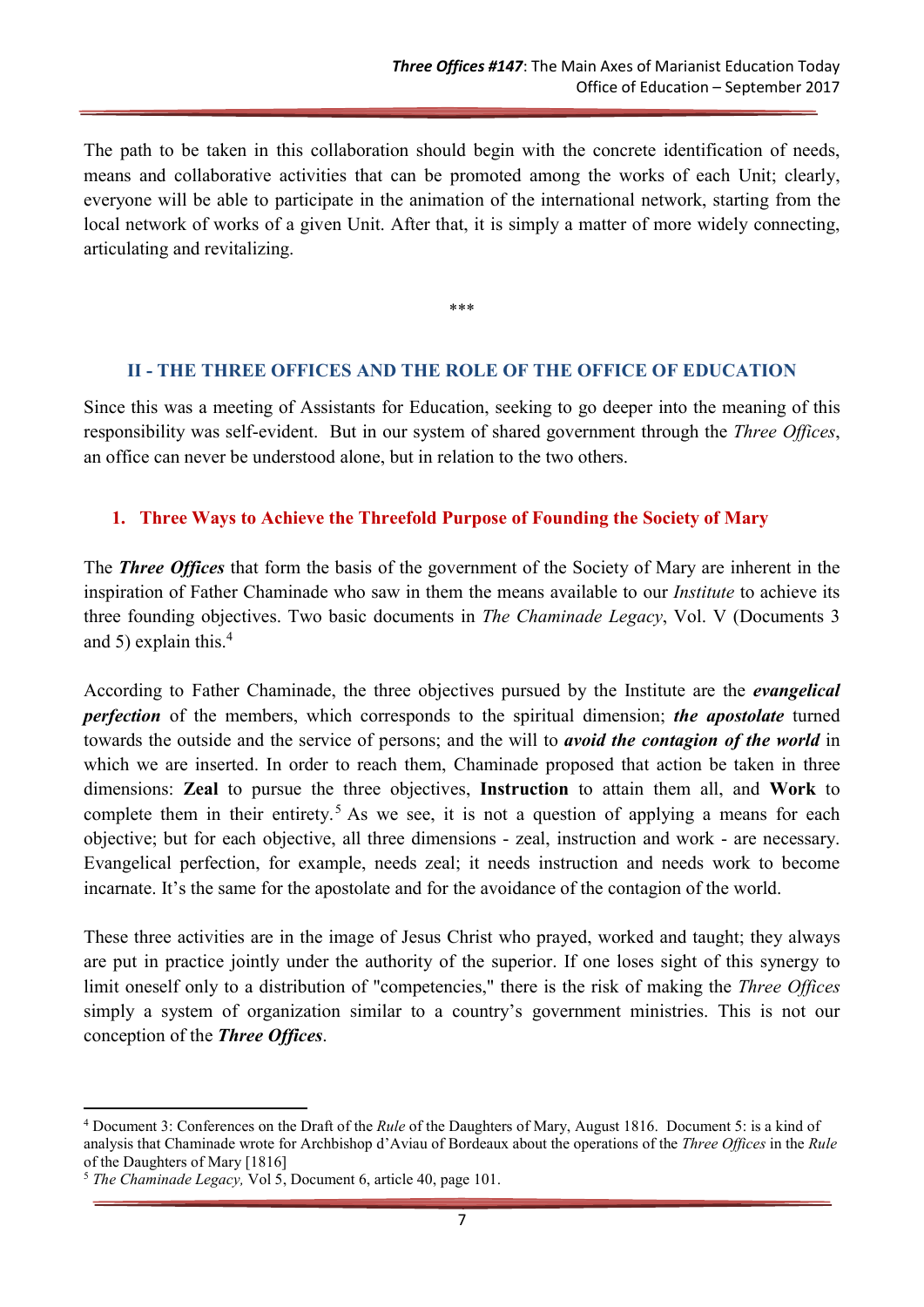### 2. Role of the Office of Education

Even if, over time, the definition and content of each office has evolved, the Rule of Life, which collects and updates our tradition, presents the Office of Education as a missionary office, oriented towards the apostolate. It is concerned with all that prepares and makes people capable of welcoming the faith, and living it, especially through "intellectual, moral, and professional formation" (RL 106). This concern dates back to the time of Father Chaminade, where the person in charge of the Office was to intervene both at the level of the novices, and generally among the men in all stages of initial formation, as well as with the professed religious in the communities, without forgetting the members of the Sodalities and the persons involved in the external missions, in order to instruct them and to "spread Christian wisdom and teach the more essential humanistic subjects."

In keeping with the spirit of the *Three Offices* which determines our "shared governance", the Assistant for Education - like the other two Assistants - is not only an "advisor" but also an "executive officer" with specific responsibilities (RL 7.19). These latter are not meant to limit their scope of intervention to one type of activity, but rather to indicate the aspects that they must supervise, regardless of the sector of life and activity. There are no works reserved exclusively for the Office of Education, works just for the Office of Religious Life, or works merely for the Office of Temporalities. The three offices act jointly in each and every one of the works of the Society of Mary, both in the formal and non-formal works of education, including in the parishes entrusted to the Marianists.

My proposal here is intended to remind the Unit Assistants for Education of the full extent of their responsibility, which is not limited solely to schools and academic institutions. If there are parishes and other non-formal works in the Unit, they also require his attention and intervention because they are also places of education, even if they are described as "non-formal," as opposed to those works that are well-established, recognized by governmental and state bodies. Ultimately, whether it concerns the internal life of the Society of Mary or its apostolate, which is more oriented towards the outside, the Office of Education is there, always acting in conjunction with the other Offices, to ensure the formation of individuals and to accompany the development of all the skills necessary for their tasks.

\*\*\*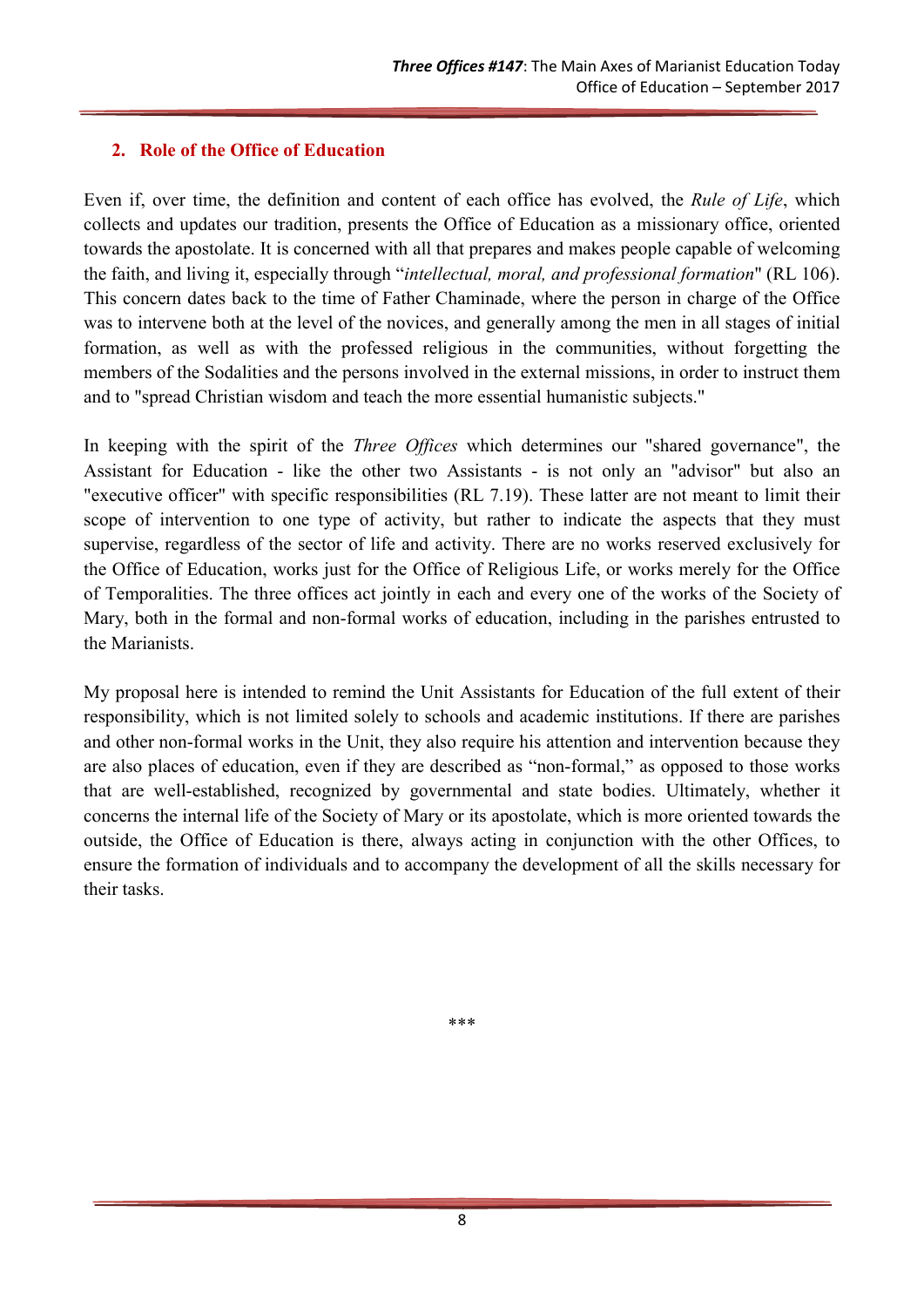#### III - THE ROLE OF RELIGIOUS LIFE IN OUR EDUCATIONAL MISSION

Marianist religious life, through its members and its religious communities, plays a decisive role in the exercise of the Marianist mission. The conferences presented during the meeting reminded us of the foundations and justifications for this role, as well as all the implications that follow.

#### 1. Can a Marianist Missionary Project Exist without Religious?

The answer is obviously yes, since Father Chaminade, before founding his two religious congregations, lived a long and rich missionary experience of sixteen years without religious. The Sodality of the Immaculate which he had set in motion involved hundreds of people of all ages, all social categories, men and women, and constituted an extremely well structured and thought-out mission: the first volume of *The Chaminade Legacy* contains more than 500 pages of these statutory texts. And this fruitful mission of Christianization made it possible to fill the Bordeaux seminary, to contribute to the rebirth of the Brothers of the Christian Schools, to offer a good number of candidates for new religious foundations, not to mention the influence of these lay groups in the social activity of the Church in dealing with the little chimneysweeps, prisoners, the sick, or even promoting popular reading, etc. Thirty-three years later, Father Chaminade could write to Pope Gregory XVI, explaining to him that lay groups were founded in order to revive or rekindle everywhere the divine torch of faith…. With all this, one can thus assert, without risking deception, that a fruitful Marianist missionary project can exist without the religious!

#### 2. The Role of Religious Life and Religious

The above paragraph could seem to indicate that the laity can be self-sufficient in a missionary Marianist project. And yet the thread of the thought and actions of the Founder shows that he has no doubt about the necessity of religious life. Indeed, on May 1, 1817, Father Chaminade gave this reply to M. Lalanne, who presented himself to him as a candidate for religious life: "This is what I have been awaiting for a long time! May God be praised! ... The moment has come to put into execution the plan which I have been pursuing since God inspired me with it thirty years ago."<sup>6</sup>

Later, he wrote to Pope Gregory XVI in *Letter 1076* already mentioned above: "I have believed before God, Most Holy Father, that is was necessary to found two new orders, the one of virgins and the other of young men, who would prove to the world by the fact of their good example that Christianity is not an outmoded institution. They would show that the Gospel is as practicable today as it was 1800 years ago ...  $v^7$ 

All this indicates that Father Chaminade had always thought about the Religious Life. The great success of his activities with the laity does not detract from the necessity of Religious Life, just as

<sup>-</sup><sup>6</sup> Jean-Baptiste Lalanne, Notice historique sur la Société de Marie, Bordeaux 1858, p. 6-7, in The Chaminade Legacy, Vol. V,

Document 17. [6], p. 365.

<sup>&</sup>lt;sup>7</sup> Letter n° 1076 of September 16, 1838, to Pope Gregory XVI.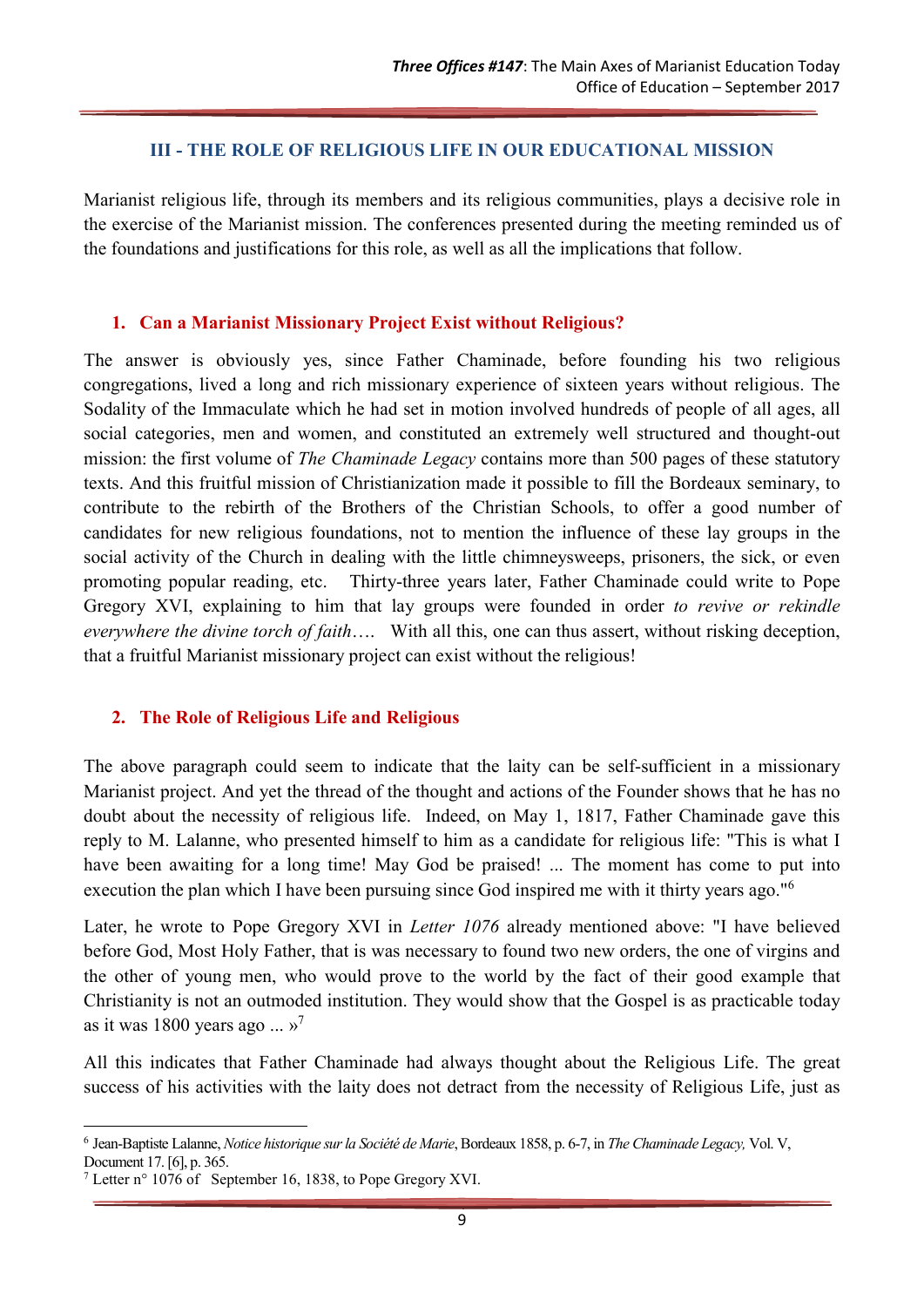the necessity of Religious Life does not detract from the importance of working with the laity. There is no exclusivity of the kind "either the laity or the religious"; but both: "both the laity and the religious!" So said, what does religious life specifically have to offer<sup>8</sup>?

## 2.1. What Chaminade Expects of the Religious: to be "The Man Who Would Not Die"

In 1824, in a text he wrote to defend the lay groups against the critics of parish priests, Father Chaminade also spoke of religious life. And there he explains that to animate such a group, one man is no longer enough: "… there has to be a man who would not die, that is to say, a society of men who have given themselves to God for this work, who will carry it on at a mature age after having been formed to it under holy obedience and will transmit to one another the same spirit and the same means."9

This is the only time Father Chaminade uses this expression: "a man who would not die." Note the subjunctive which is used and which expresses a desire and a hope which show that these cannot be realized except under certain conditions. It is those conditions which give us indications of what Father Chaminade expects from the religious. Inspired by a presentation made during the meeting and by the discussions shared among the participants, I will try to interpret them.

- To form the man who would not die, Chaminade expected from his religious that they form a "Society of men." This is an allusion to the community. We need to be together to meet the challenge of our mission, everywhere and in every era. It is not a sum of individual responses, but a body that arises from the union of hearts and souls.
- Chaminade also expected religious men to be "Men given to God": As religious we are not men given to a project we want to ensure, but given to God. It is paramount to give ourselves first to God, and then we can labor at God's works.
- The next condition is "*maturity of age*." This maturity must be taken in the broadest sense. It is not simply a matter of ceasing to be a "child" in the physiological sense, but of having a maturity based on the experience of life and a certain stability of identity.
- Chaminade also wanted his religious to be " men formed ... under obedience." Being formed to prepare well for the mission is important. This is not innate. But it must be done under obedience, because it is a formation that has the specificity of being a service done by listening to God. Formation, therefore, is important for the mission of the Unit, not for personal ambition.
- *"Transmit to each other."* This need to transfer know-how from one generation to the next is essential for the survival and continuity of our common mission. Another text of Father

<sup>8</sup> I refer you to the Circular n° 6 of Superior General Manuel Cortés, to reread what religious life offers to our works.

<sup>&</sup>lt;sup>9</sup> "Answers to the Objections ...", The Chaminade Legacy, I, Document 154.23, p. 694.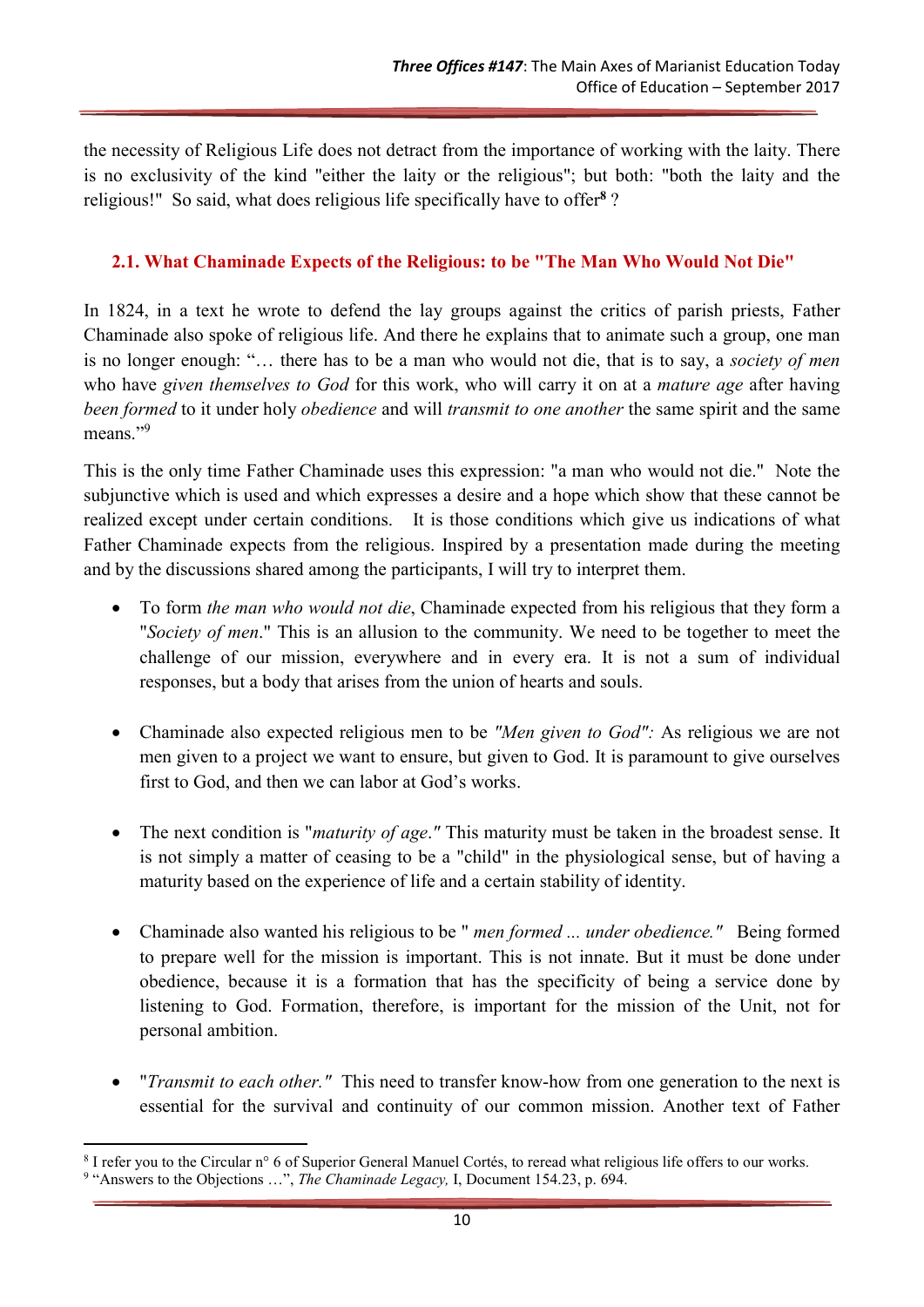Chaminade, which explains the importance of this act of transmission, says: "If young religious are employed after their leaving the novitiate, they are soon bewildered. They have to be trained under older masters in the schools already in full operation and well-staffed." $10$ Article 29 of the Acts of the Chapter of 2012 also echoes this reality when it urges the use of mentors, "experienced educators, lay or religious, who can act as mentors for the professional development of the Brothers and lay collaborators who have less educational experience."

Action must be taken with "*the same spirit and the same means*"; in other words, the knowledge and the practice of certain elements of our tradition allow us to strengthen our identity and our experience of the Marianist life. Without this transmission, one cannot have a man who would not die! Our common plan is that inspired by Father Chaminade, which we then adapt to the current circumstances, following the recommendations of the Rule and the general or local chapters.

Those are, as the words of the Founder suggest, the conditions to be maintained among the religious and the communities of the Society of Mary, if we want to be a part of this man who would not die. Since it is a wish attached to conditions, this one could never be realized if the latter were absent or badly lived out. Let us strive to live fully this dream of the man who would not die, by working well on the conditions attached to it.

### 2.2. An Old Experience, an Inspiration for the Mission of the Religious

On the particular role of the religious in the Marianist mission, there is a very important historical fact, connected with the formation of the laity, which deserves to be recalled and known. It is a very old experience that was at the origin of the Normal Schools of the Society of Mary. Its principle is: "to multiply the number of Christians, multipliers must be multiplied."

Everything starts from the observation of Father Chaminade who saw in children the first victims of the immorality of the time. "These children are lost if they don't have good schoolteachers close at hand. From there, the indispensable necessity of forming a sufficiently great number of schoolteachers, so as to be able to employ them in all the communes! From there, the need for multiplying the normal schools in all the departments!"<sup>11</sup> Now, at that time, many teachers were poorly trained, ignorant, and sometimes immoral. That was well before the Brothers of the Christian Schools, whose first normal school will open only in 1829 in Rouen; and the State had only opened three normal schools in all of France.<sup>12</sup>

For Chaminade, the surest way to protect these children is to "give them good teachers," and thus to train them, the older teachers and especially the new ones. He sees it as a "great means of reforming

<sup>10</sup> Cf. Letter 202 (1822), §3°.

 $11$  Letter nº 506, March 4, 1830, to M. Lalanne, Paris.

<sup>&</sup>lt;sup>12</sup> In Strasbourg, in 1810; in 1820, in Heldefange, Moselle, and Bar-le-Duc, Meuse.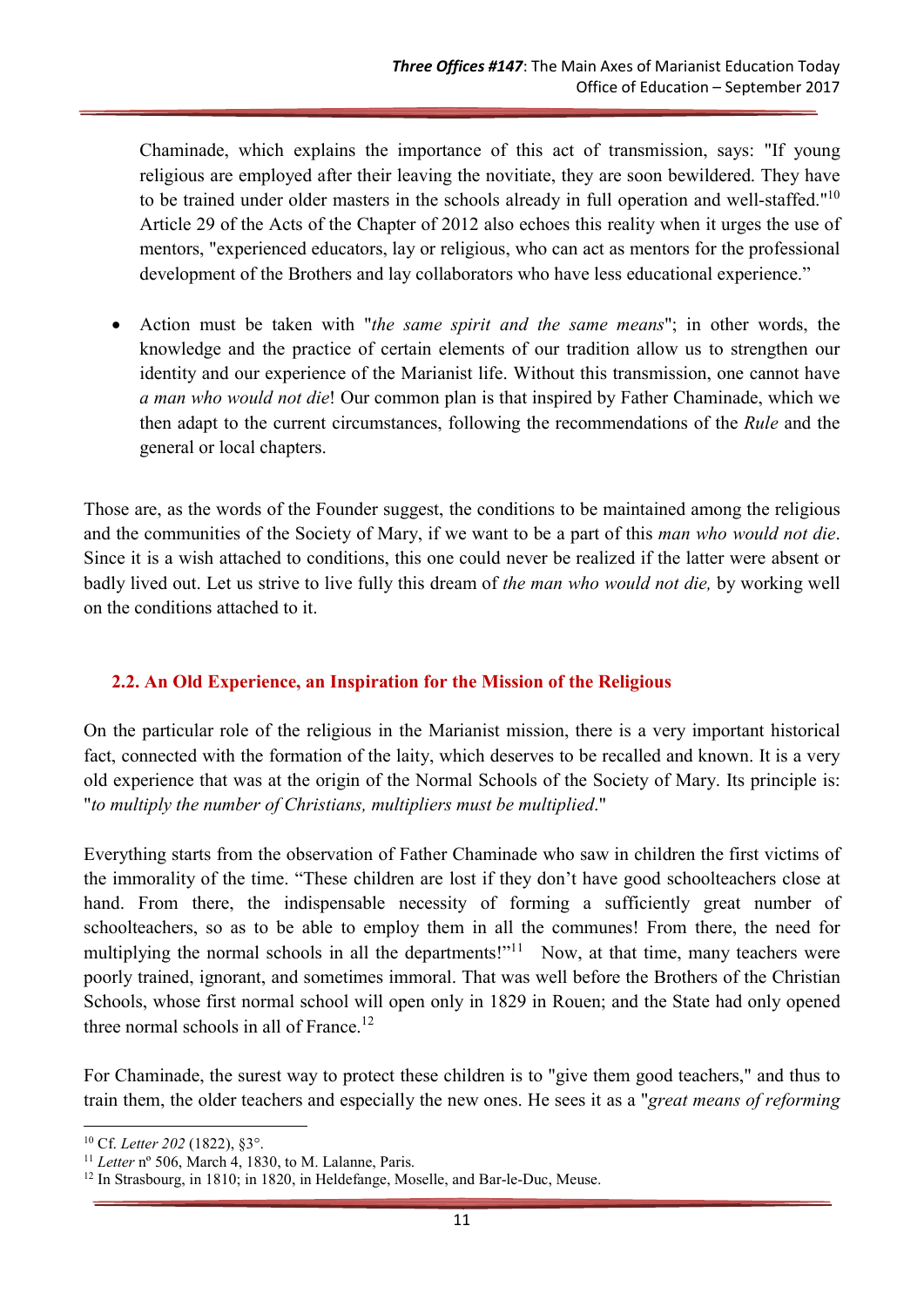the morals and spirit of the French."<sup>13</sup> He was keenly aware that he was lacking in religious personnel, both in numbers and experience. Indeed, in 1824, the Society of Mary had only 7 years of existence and had only 7 communities and 48 religious (41 brothers and 7 priests), including some still in formation.<sup>14</sup> And yet, he decided and initiated his first *École Normale* /Normal School/ in Saint-Rémy that very year. He sent eleven brothers to settle in the immense property he had just bought and which was still in very bad condition.

The experiment began with the organization of retreats for the teachers in the region. The first, which took place in April 1824, lasted 15 days and brought together 60 teachers. Other retreats were to be held regularly in order to gradually influence all the teachers already active, and improve their methods and their spirit. In the same year, the Normal School, offering new teachers a solid intellectual, pedagogical, and spiritual formation, opened. Father Chaminade, satisfied with the experiment, was considering the gradual opening of other teacher-training institutions throughout France. He was ready to reform all the elementary education in France. Let us not forget that he had only 48 religious!

In mid-July of 1830 he already writes a circular letter to send to all the departmental prefects of France, proposing that they open a normal school in their departments under the responsibility of the brothers. But two weeks later, the revolution of 1830 broke out and the project was completely stopped.

This historical fact, as envisaged and implemented by the Founder, speaks to us today in more ways than one. It is very similar to what many of the Units are now experiencing: with few religious, they, nevertheless, have great influence and great missionary outreach. The fundamental principle behind all this is to know how to form formators, to trust the lay collaborators and form them, and entrust them with responsibilities. Chaminade, because he had but few religious, asked his brothers to be the formators of those who were to form the children. He wanted to make every teacher a multiplier of Christians. And the brothers who were in charge of forming those teachers became the multipliers of teachers. Even the working brothers who were in the community and who did not directly teach, indirectly participated in this apostolate of "multiplying multipliers" by their spiritual and material support. That was their part in the educational mission, as expressed in the Constitutions of 1839.

That project which units the *spiritual and pedagogical aspects*, was typical of our tradition. On the basis of this same principle, several Units, despite a reduced number of religious, continue to maintain good missionary dynamism. It is a model that, it seems to me, is within the reach of all Units today. Whatever the age and number of religious members, if we are willing to try it, it will be difficult for our missionary effectiveness to disappear.

\*\*\*

<sup>&</sup>lt;sup>13</sup> Letter 502, Bordeaux, February 15, 1830, to M. Lalanne, Paris.

<sup>&</sup>lt;sup>14</sup> Cf. Lawrence Cada, SM, Early members of the Society of Mary, pp. 263-264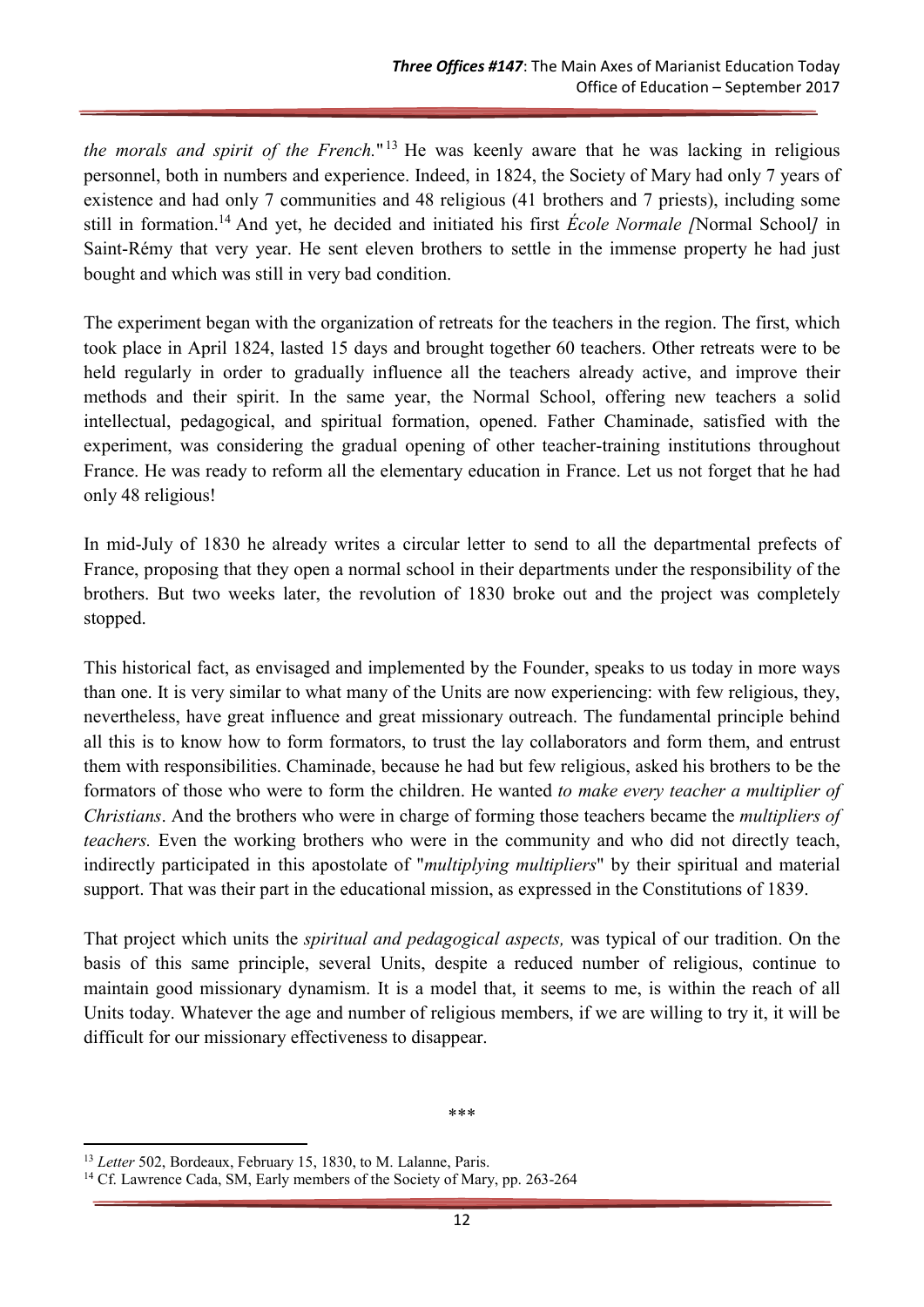### IV - THE MAIN AXES OF MARIANIST EDUCATION TODAY

All of the above themes contributed to the dialogue of the participants and gave rise to the formulation of the following four main axes that the Unit Assistants for Education consider today to be of particular importance in the mission. These four main axes are:

- The role of religious life and the Office of Education in accordance with the spirit of our tradition;
- The functioning of our educational works;
- Non-Formal works of Education.
- International collaboration among the educational works of the SM.

As they are formulated, these main axes speak for themselves and need no long commentaries. However, just to illustrate what is behind each of these topics, I shall limit myself with sharing, in the very words of the Assistants, a few remarks from those which recurred most frequently.

## 1. The Role of Religious Life and the Office of Education in Accordance with the Spirit of Our Tradition.

That Marianist religious life, through its individual members and its religious communities, plays a decisive role in the exercise of the Marianist mission, we are all convinced. And our tradition teaches us that we do not have to be a big group to have a big influence. It is enough only that all the members be committed, after a community discernment that allows each one to find his place in the mission of the Unit. The comments of the Assistants are unequivocal.

- a) The entire religious community must be involved in the Unit mission. We, Marianist Religious, have the responsibility and the obligation to transmit, with our words and our witness, the evangelizing and humanizing meaning of the education inspired by our Founder. Community discernment must be pursued until each brother finds his place in the mission.
- b) Regardless of our age and situation, the community can continue to be the pillar of the work in striving towards the multiplication of multipliers, that is, in forming those who must train our young people. The religious who are still active must be able to count on the support of the other members of the community, even when the latter no longer work in the school.
- c) The community must be visible, open, accessible, and must give witness. Joy, optimism and joyful commitment should not be lacking. ("See how they love each other"!)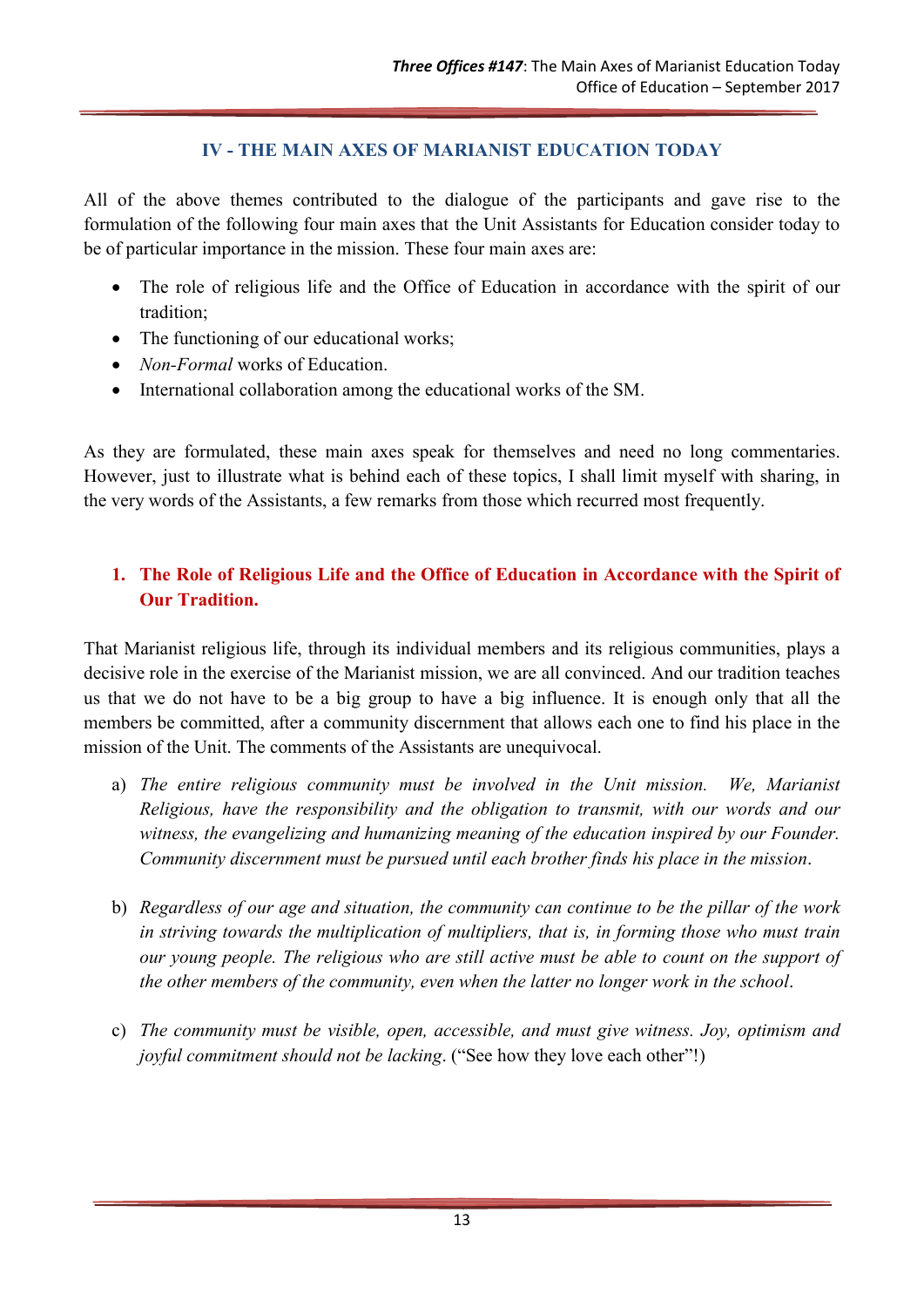The Unit's Office of Education must also fully assume its responsibility alongside the religious, the communities, and the works, in order to help them recognize and adopt the priorities.

- d) By acting jointly with the Office of Zeal, the Office of Education must accompany the formation of both religious and laity who work with us. To have good educators in faith, we must be good formators of faith.
- e) We must follow the labor that is done in the works to prepare and really facilitate access to Faith for the people who are involved in our works. They must have spaces and places that facilitate their meeting with the Lord and directors and teachers to accompany and help them to appropriate and embody our Marianist educational tradition.
- f) The parish is also a space for education. This is a "non-formal" work of education since it is not an educational structure in accordance with governmental laws, but it is an educational structure according to the Church. And as such, it is necessary that the Assistant for Education influence everything that is done there in this respect; and this also applies to other "non-formal" works of education where his influence should not be lacking.

### 2. The Functioning of Our Educational Works.

The works of the Society of Mary are becoming ever larger and more complex, welcoming thousands of students and employing hundreds of educators. And like other such institutions, they are under unprecedented pressures, requiring attention, time, energy and enormous resources. Carried away by the concern to do well and the obligation of attaining academic results that draw the attention of more parents and students, we run obviously the risk of forgetting the raison d'être of these works. That is why it is important to recall periodically the priorities to be kept in mind. In their functioning, our works must be and remain:

- a) Places of integral formation offered to all, in order to "develop all the human, intellectual, spiritual, professional and moral capacities of the pupils, of the local community and also of the laity (administrators, teachers and service staff). Since we invite the laity to collaborate in our mission, we should also be concerned with providing them with the formation they need to understand and contribute to this mission."
- b) Places of evangelization and education in Faith: "Everything we do there must be evangelizing". Moreover, we must have well organized and sequenced pastoral offerings with strong experiences of encounter with Christ, thus transforming our pastoral ministry into a distinctive sign, since it allows the Formation in Faith in conformity with the project of our educational centers.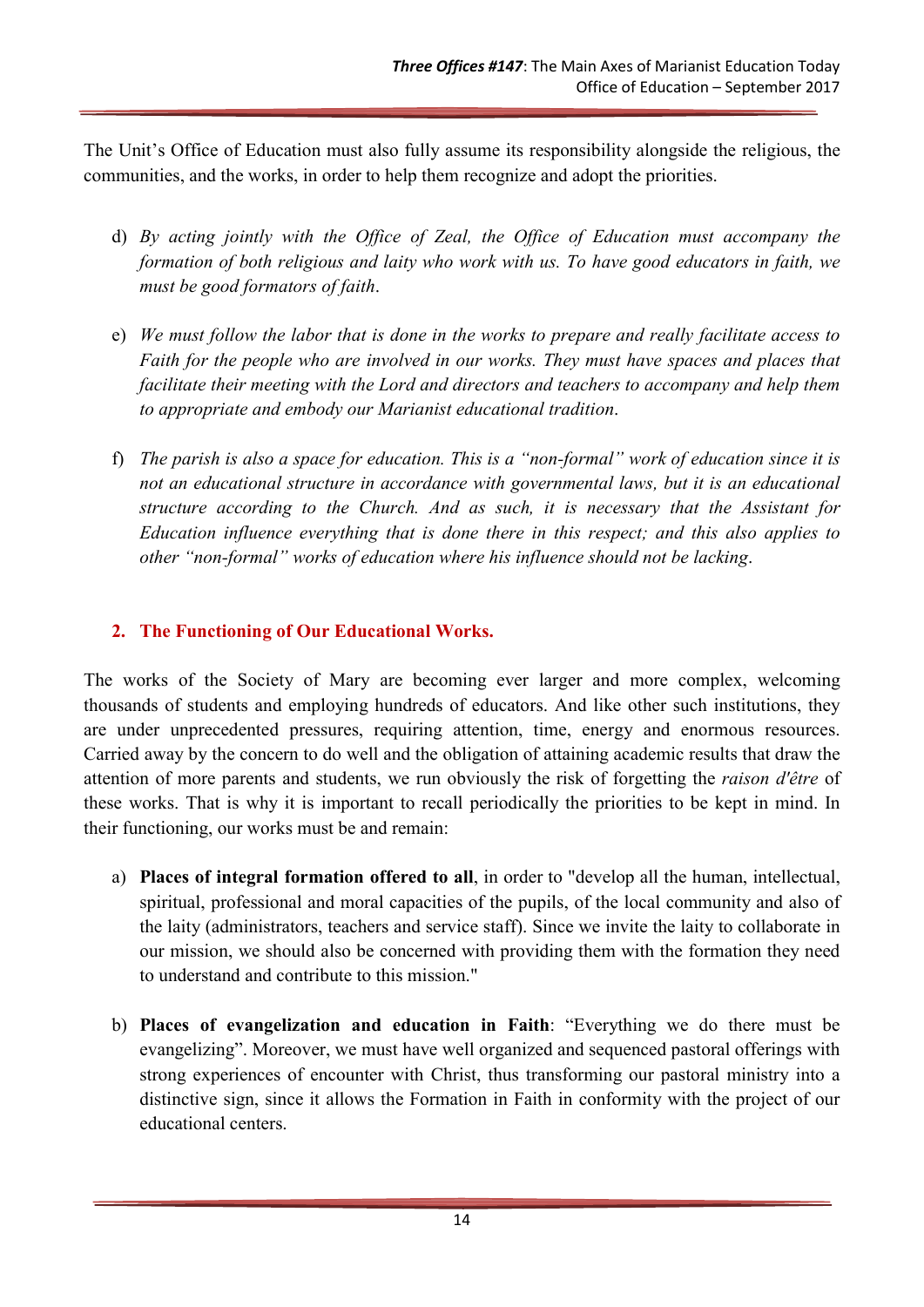- c) Places of shared mission that promote and integrate individuals and groups (religious and lay) who are called to participate in the same evangelizing project, which "translates, *inter* alia, into the atmosphere of the institution, open to each and every one, whatever his condition, so that even teachers who are not Christians can find themselves at home."
- d) Places of "awareness raising" by insisting, time and time again, that our own Marianist identity be always perceptible and well lived at the heart of our works, both by the directors and by the teachers, as well as by the rest of the educational community; places to *continue* to work towards the integration of Faith and Curriculum; and places for implementing projects of education to interiority which are an indispensable prerequisite for evangelizing.

# 3. "Non-formal" Works of Education.

Speaking of "non-formal" works, in their limited sense (cf. I.3.a), which includes only social centers, vocational and technical centers, foundations, etc... (not including spiritual works: parishes, shrines, etc.) the participants recognized a reality that is increasingly present in the mission of the Units. A general consensus emerged among the Unit Assistants for Education that, today, these works represent an important dimension of our mission and that they must find their place in the missionary projects of our Units.

- a) This type of work has two specific characteristics which are reflected in their goals and challenges:
	- Their Goals. In addition to contributing to the "raising up of the lowly," as Mary sings in her Magnificat, these works constitute a "call to evangelize in a different way, reaching out to the poor, to unschooled children and youth to work for their social integration. Moreover, these works are sources for renewal of our Religious Life, which help us to go beyond ourselves and get outside our own comfort zone.
	- Their challenges. The labor in these works is demanding and difficult; it requires energy and sometimes specialized training for the interveners before the works manage to occupy a privileged place in the mission of the Unit. These works are expensive, and are usually not very viable from the economic point of view because of their nature, being oriented towards the service of needy people.
- b) These works must be included with the other Marianist works, finding "their place in the mission of the Units ... because of their size and urgency." And as one participant expressed it, even though our Unit is only engaged in formal education, it seeks to reflect on how to use the structures of our schools to participate in the work of transformation of society. In fact, we are engaged in many non-formal activities throughout the year, with our pupils who are sensitized on the issues of Justice, Peace and Solidarity.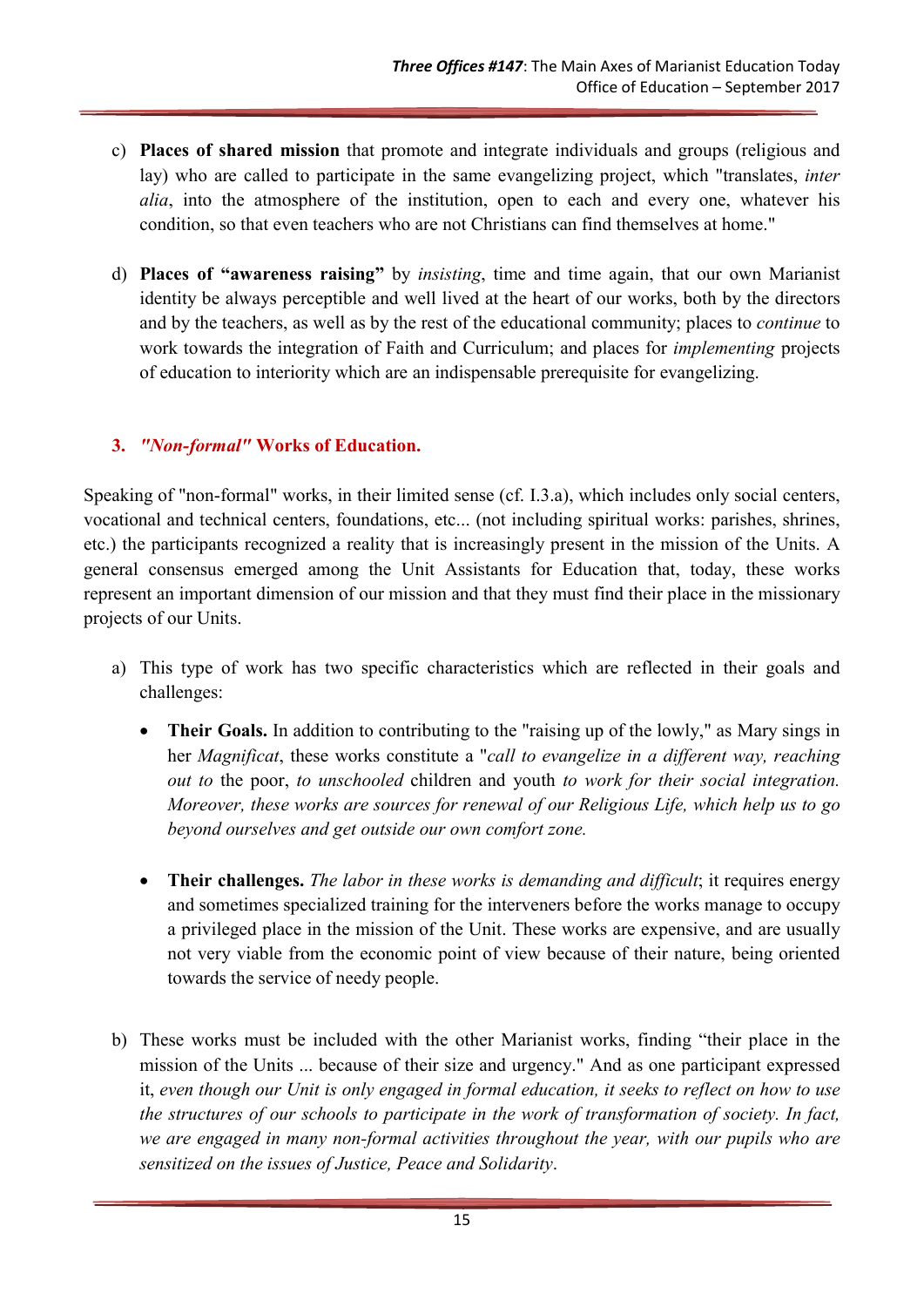The functioning of this category of works must follow the same requirements as the other works of the Unit. There is no reason why they should not also be a community mission and places for incarnation and formation, as the following comments of the participants explicitly attest.

- An individual, acting alone, might confront the reality of poverty in his experience. Yet, it is essential that his intuitions related to a given situation be subject to the discernment of his community and of the Unit, so that one's individual activities may be accepted and valued by all. There should never be any personal stakes in the motive for the mission of a community or a Unit.
- Christ, despite his divine condition, has stripped himself of his rank, made himself one of us ... Poor alongside the poor. These works are places of true encounters with Christ. They make us better.
- In addition to services rendered to the poor, the Unit should also apply to them its formation and pastoral programs, lest these works become a simple NGO.

### 4. International Collaboration among SM Educational Works

The interest and motives already presented above are all valid and could be repeated here. The participants' comments are very relevant and worth mentioning.

- It is not a question of collaborating just for itself, but, if we are to innovate like Father Chaminade, we know that a culture of inclusive collaboration is the path that leads to innovation that responds to the real and concrete problems we face, both locally and internationally, in education.
- The Marianist world is graced with many talents. We need to take advantage of that. We can import and export what is successful. It is the fruit of much work, in keeping with our identity.
- The great subject of today is the Marianist identity in our works. This is what distinguishes us and which will make us last over time. We must also realize that this is true on the international level.
- It would be good to have clear organization, with statutes and officers and create a basis for reference. Without clear organization structures, we do not move forward, but just go around in circles.